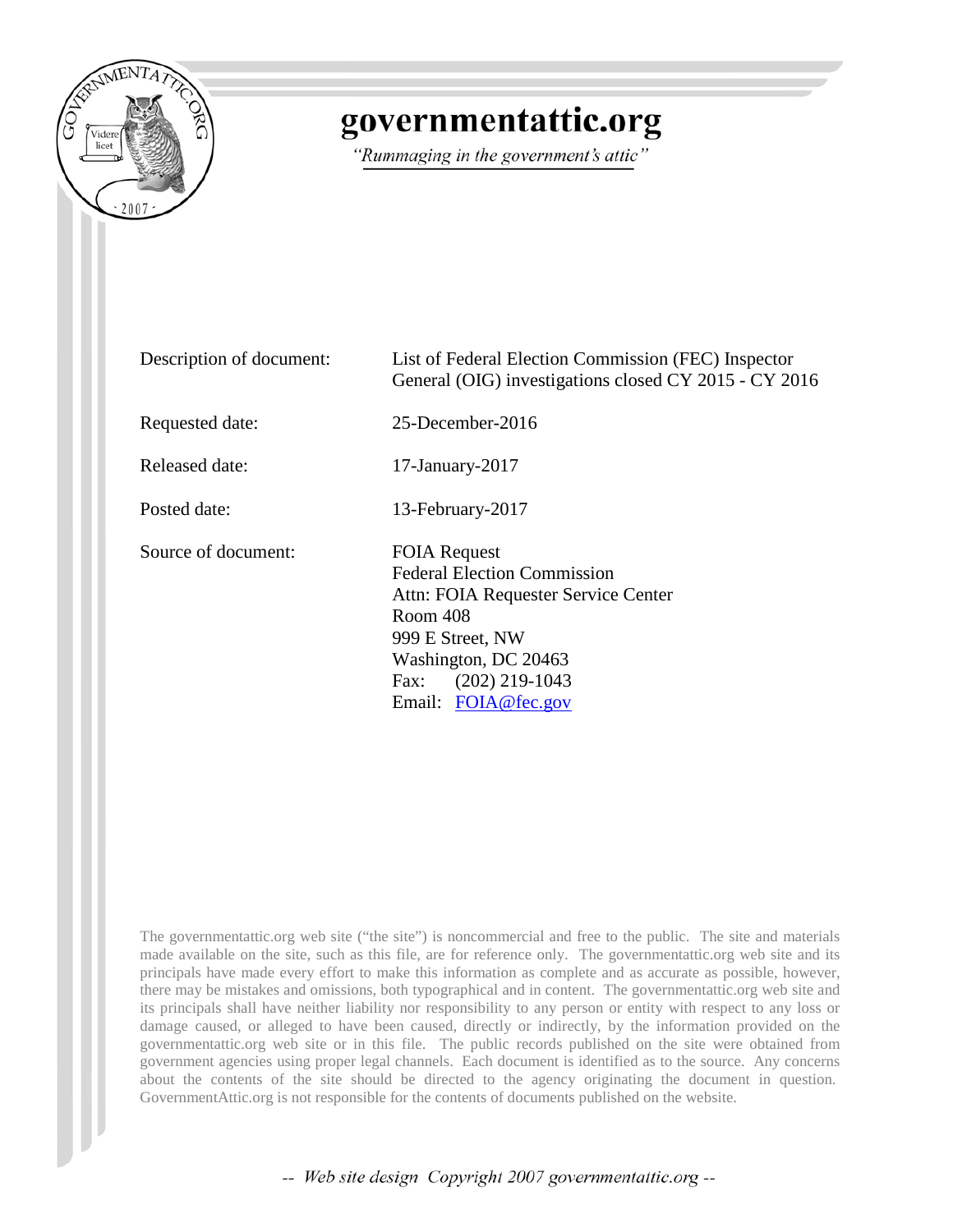From: FOIA Date: Jan 17, 2017 9:58:58 PM Subject: Your Freedom of Information Act (FOIA) Request to the FEC, No. 2017-022 Cc: Lynne McFarland <lmcfarland@fec.gov>

This email is in response to your request for information from the Federal Election Commission (FEC) under the Freedom of Information Act (FOIA), dated and received on December 25, 2016. You requested "[a] copy or printout of the list of FEC OIG investigations closed during calendar year 2015 and calendar year 2016.";

We searched our records and found the requested document (see attached document). We are releasing the document in its entirety; therefore, your request is granted in full.

You may contact our FOIA Public Liaison, Kate Higginbothom, at (202) 694-1650 for any further assistance and to discuss any aspect of your request. Additionally, you may contact the Office of Government Information Services (OGIS) at the National Archives and Records Administration to inquire about the FOIA mediation services they offer. The contact information for OGIS is as follows:

Office of Government Information Services, National Archives and Records Administration, 8601 Adelphi Road-OGIS, College Park, Maryland 20740-6001, e-mail at [ogis@nara.gov;](mailto:ogis@nara.gov) telephone at 202-741-5770; toll free at 1-877-684-6448; or facsimile at 202-741-5769.

If you are not satisfied with the response to this request, you may administratively appeal by writing to the Chief FOIA Officer, Federal Election Commission, 999 E Street, N.W., Washington, DC 20463, or sending an e-mail to [foia@fec.gov.](mailto:foia@fec.gov) Any such appeal should follow the guidelines set forth in the Commission's FOIA regulations at 11 C.F.R. § 4.8.

Thank you for contacting the FEC.

Sincerely, Hina Z. Hussain FOIA Service Center

Hina Z. Hussain Attorney OGC - Administrative Law Federal Election Commission (202) 694-1357 (p)

\_\_\_\_\_\_\_\_\_\_\_\_\_\_\_\_\_\_\_\_\_\_\_